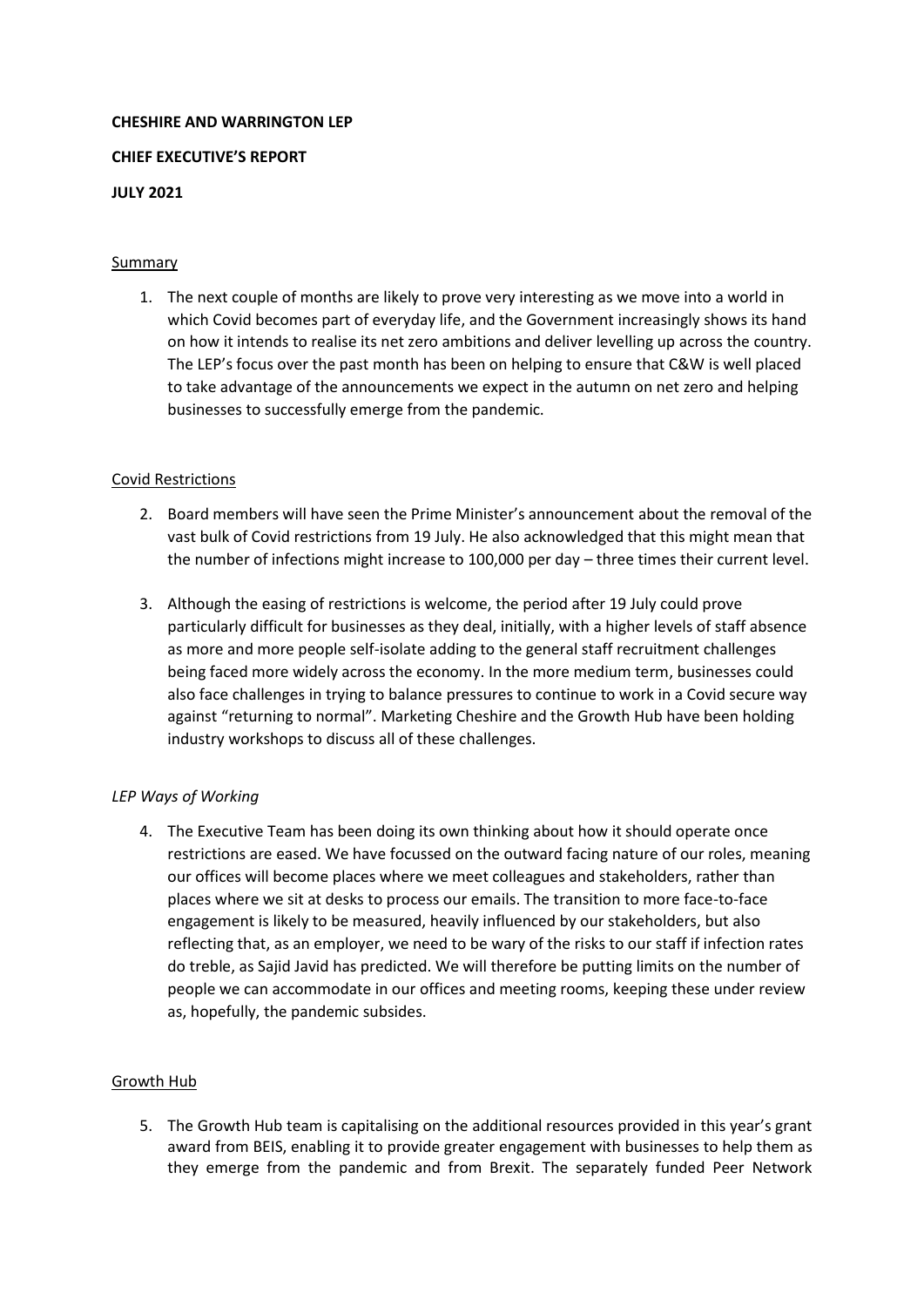programme is also now live, delivering 10 cohorts, with three launched and live in July including businesses ranging in turnover from £100k up to £11m. Looking forward the Growth Hub is developing its account management systems to provide more systematic use of intelligence to inform business support provision and is planning to conduct further surveys over coming months to improve its evidence base.

# *Growth Hub Website*

6. Unfortunately, the Growth Hub website had to be taken down several days ago following an infection by malware that triggered unsolicited advertising. An investigation has been carried out and we concluded that, with the imminent launch of the new website, it would be more effective to accelerate the new site than attempt to repair the old one. The new site is now live.

# Marketing Cheshire

7. Marketing Cheshire is working closely with local authorities to get out visitor and community messages ahead of 19th July reopening. Our work with Destination Chester and Cheshire West and Chester Council has secured over £300,000 of Welcome Back Funding. This follows Chester being named Staycation City of the Year in the i newspaper. At Cheshire level we have generated some positive recent coverage in national press, including a 4-page visitor supplement in the Telegraph. Possibly as a result of this, Marketing Cheshire's commercial income is beginning to return. It has signed up most of its pre-pandemic partners and brought in some new ones as well. It is also working on a draft of a C&W Destination Management Plan for 2021/22 to complement the LEP recovery plan.

#### Net Zero

8. The pace of work on our ambition to establish C&W as the first net zero industrial cluster and a world leader in zero carbon energy is accelerating. We are working with colleagues from across the North West to support Hynet's bid to the Government's competition for funding for the first two carbon capture and Hydrogen production projects in the UK, and on ensuring that that the region has a strong profile in the run up to and during COP26. We have also secured two years of funding for a post dedicated to helping land the £1 billion of projects identified in the Invest Net Zero Cheshire pipeline.

#### LEP Review

9. The LEP Review continues to progress very slowly, largely because, as has been reported here before, Government officials are also working on the Levelling Up White Paper. One consequence of the delay is that the core funding that LEPs usually receive at the start of April is being held up by the Chief Secretary to the Treasury who has said he thinks the funding should only be released once the conclusions of the LEP Review are clearer. The LEP Network is working very hard with Government officials and Ministers to get the money paid, and we are hoping this might happen before the summer recess. Our own Finance and